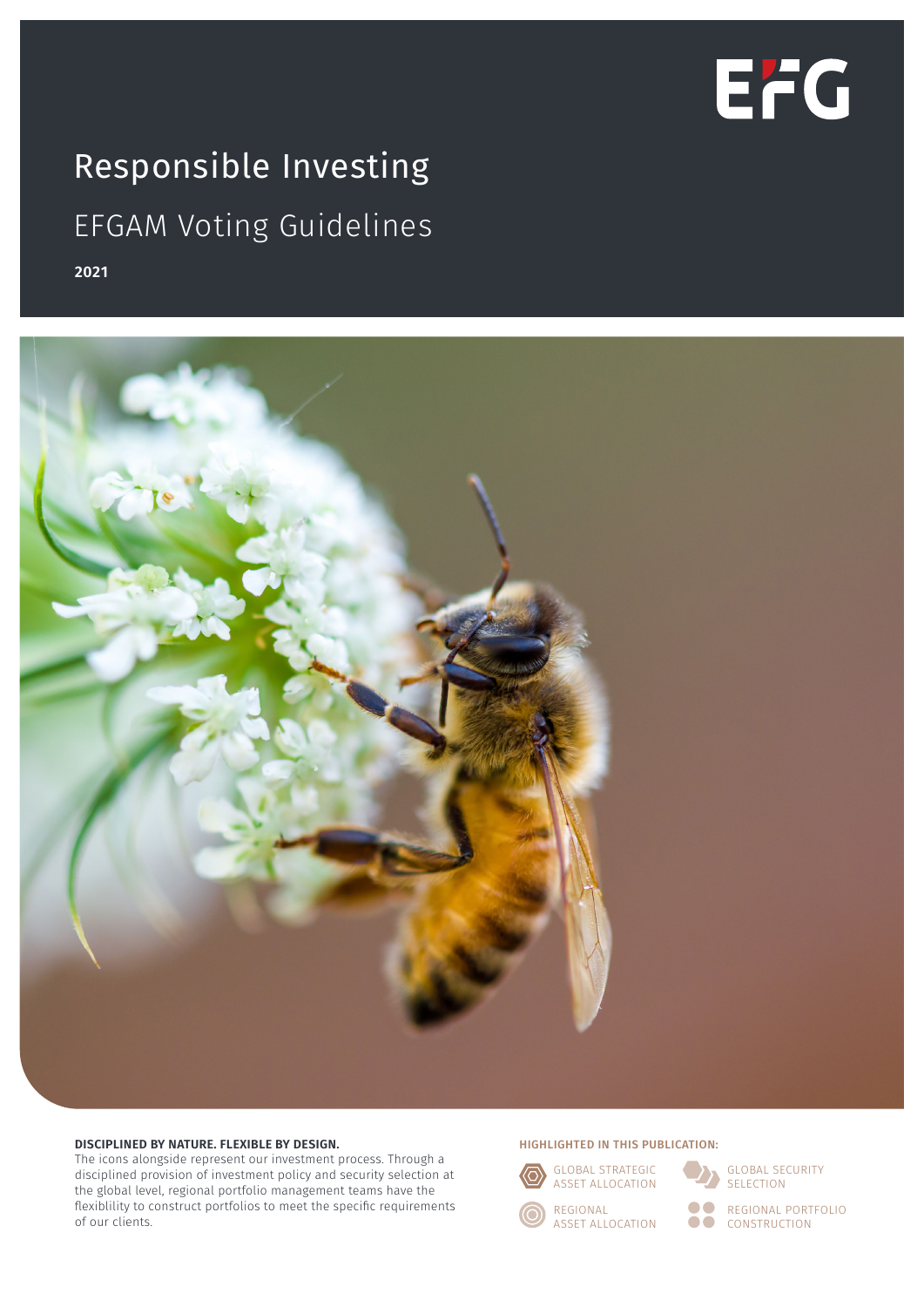## EFGAM VOTING GUIDELINES

**The voting guidelines contained in this document applies to New Capital funds and represents how voting is conducted under normal market conditions and are subject to change.**

As an investment management firm, EFGAM has an important role to play in improving shareholder value and corporate governance through our proxy voting policies. We see the proxy voting process as being extremely relevant in our engagement with companies on a range of matters and see this process as a key part of our fiduciary duties.

These guidelines are inspired by our ESG policy and are developed to ensure consistency with the ESG framework applied to our stock selection process and our funds' portfolios.

EFGAM strives to invest in corporations that focus on longterm shareholder value creation without damaging society and the natural environment. We see corporations as complex ecosystems with an intricate net of stakeholders: shareholders, employees, communities, customers and society as a whole. Those corporations that are able to properly manage relations with these stakeholders and that can be responsive to their needs, will, we believe, deliver significant value. Those that are unable to properly manage their stakeholders can, in contrast, be expected to incur additional and substantial costs. We believe that long-term value creation will only be possible in an economically efficient and sustainable global financial system.

In this respect, we highly value transparency by companies on ESG issues. This allows investors to incorporate ESG performance into their own investment making decisions and develop a more comprehensive understanding of the overall risk profile of the companies in which they invest.

In partnership with ISS (Institutional Shareholder Services) we promote sustainable business practices including stewardship of the environment, fair labour practices, nondiscrimination and the protection of human rights, according to international standards as applicable.

In addition to that, our ESG Committee recently decided to adhere to the ISS new specialty proxy voting guidelines focusing on climate-related issues, moving a step forward from the previous ISS Sustainability Proxy Voting Guidelines. Consistently with the commitment to the Task Force on Climate-related Financial Disclosure (TCFD), EFGAM will now express its voting rights according to the way the investee company's management is dealing with the risks and opportunities stemming from climate change. In practice, EFGAM may vote against directors due to failure to adequately address climate-related risks, such as poor climate-related performance or significant climate change controversies. On the other hand, shareholders proposals aiming at implementing a new climate-dedicated board committee or enhancing transparency on climate-related topics will be supported.

For these reasons we developed the following Guidelines that summarise our positions on various issues of concern and indicate how we generally vote shares.

**However there may be occasions in which a fund's shares may not be voted in strict adherence to these Guidelines. These decisions will always be based on our review of the merits of the proposal and will consider relevant information and company-specific circumstances.** 

## **Our policy is subject to change without notice.**

### General consideration

This document covers the core of the voting topics. The topics not mentioned in this present document will be treated according to the ISS Sustainability voting policy or defined on a case-by-case basis.

For simplicity's sake, when not otherwise specified, the reasons listed below refer to votes AGAINST the specific recommendations.

The EFG voting guidelines have been inspired by the following documents:

- ➡ *ISS Continental Europe Proxy Voting Guidelines* (6 December 2018). https://www.issgovernance.com/file/policy/active/ emea/Europe-Voting-Guidelines.pdf
- ➡ *ISS International Sustainability Proxy Voting Guidelines* (28 January 2019). https://www.issgovernance.com/file/policy/active/ specialty/Sustainability-International-Voting-Guidelines.pdf
- ➡ *ISS United States Sustainability Proxy Voting Guidelines* (28 January 2019) https://www.issgovernance.com/file/policy/active/ specialty/Sustainability-US-Voting-Guidelines.pdf
- ➡ *ETHOS 2018 Proxy Voting Guidelines Corporte Governance Principles* (December 2017) https://www.ethosfund.ch/sites/default/ files/2017-12/LDPCG\_Ethos\_2018\_EN\_FINAL.pdf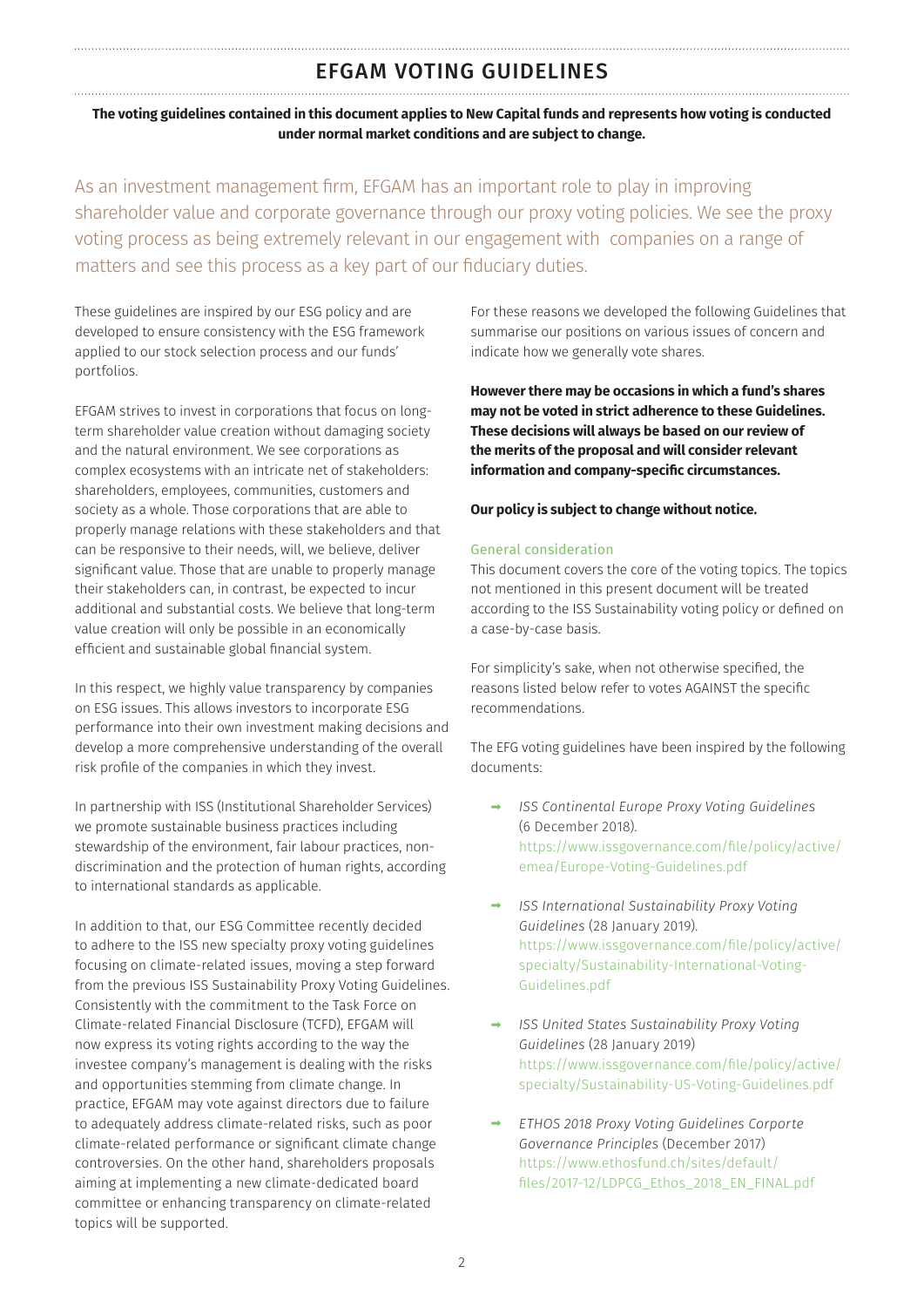# EFGAM VOTING GUIDELINES

# **1. Operational Items**

| <b>Topic</b>                                          | Reasons to vote against                                                                                                                                                                               |  |  |
|-------------------------------------------------------|-------------------------------------------------------------------------------------------------------------------------------------------------------------------------------------------------------|--|--|
| <b>Annual reports</b><br>and accounts                 | The quality, trustworthiness, accurateness and timeliness of the documents do not meet corporate<br>$\rightarrow$<br>governance best practice standards.                                              |  |  |
|                                                       | Refusal to disclose important information requested by the shareholders.<br>$\rightarrow$                                                                                                             |  |  |
| Appointment<br>of Auditors and<br><b>Auditor Fees</b> | There are doubts about audit procedures, independence or accurateness.<br>➡                                                                                                                           |  |  |
|                                                       | There are doubts about the identity of the audit firm.<br>$\rightarrow$                                                                                                                               |  |  |
|                                                       | The name of the audit firm is not disclosed before the annual general meeting.<br>$\rightarrow$                                                                                                       |  |  |
|                                                       | For widely-held companies, fees for non-audit services exceed either 100% of standard audit-related<br>$\rightarrow$<br>fees or any stricter limit set in local best practice recommendations or law. |  |  |
|                                                       | The fees paid to the audit firm exceed 100% of standard audit-related fees.<br>$\rightarrow$                                                                                                          |  |  |
|                                                       | External auditors can be considered somehow affiliated with the company.<br>$\rightarrow$                                                                                                             |  |  |
| Dividend allocation                                   | The income allocation seems to be inappropriate in relation to the financial situation and the long-term<br>$\rightarrow$<br>interests of the company by all its stakeholders.                        |  |  |
|                                                       | Either the dividend payout ratio has been consistently below 30% without adequate explanation, or the<br>$\rightarrow$<br>payout is excessive given the company's financial position.                 |  |  |

## **2. Board of Directors**

| <b>Topic</b>     | <b>Reasons to vote against</b> |                                                                                                                                                                                                                                                               |  |  |  |
|------------------|--------------------------------|---------------------------------------------------------------------------------------------------------------------------------------------------------------------------------------------------------------------------------------------------------------|--|--|--|
| <b>Elections</b> | $\rightarrow$                  | Insufficient information (name, etc.) about the nominee in a timely manner. Doubts about his/her<br>integrity and independence.                                                                                                                               |  |  |  |
|                  | $\rightarrow$                  | There have been controversial behavioural records regarding transactions with conflicts of interest or<br>malpractice towards minority shareholder interests.                                                                                                 |  |  |  |
|                  | $\rightarrow$                  | The minimum corporate governance standards have not been met.                                                                                                                                                                                                 |  |  |  |
|                  | $\rightarrow$                  | Repeated and unjustified absence at board meetings.                                                                                                                                                                                                           |  |  |  |
|                  | $\rightarrow$                  | <b>Regional rules:</b> in the USA the director attended less than 75% of the aggregate board and committee<br>meetings for the period for which they served, unless an acceptable reason for the absences is<br>disclosed in the proxy or another SEC filing. |  |  |  |
|                  | $\rightarrow$                  | Grouped elections, since they diminish the shareholder freedom of choice.                                                                                                                                                                                     |  |  |  |
|                  | $\rightarrow$                  | The nominee is a representative of a significant shareholder, or belongs to other categories of the<br>company's stakeholders (government, suppliers, creditors, etc.) that could put the board at risk of lack<br>of independence.                           |  |  |  |
|                  | $\rightarrow$                  | Regional rules: in Belgium, France, Italy, Netherlands, Spain, and Switzerland, the term of any director is not<br>disclosed or it exceeds four years and adequate explanation for non-compliance has not been provided.                                      |  |  |  |
|                  | $\rightarrow$                  | Combined Chairman/CEO (without detailed and substantial justification), which could compromise the<br>correct balance of power, the board independence and, instead, bring a conflict of interest.                                                            |  |  |  |
|                  | $\rightarrow$                  | Article amendment proposals to extend director terms.                                                                                                                                                                                                         |  |  |  |
|                  | $\rightarrow$                  | The executive nominee serves in the compensation committee.                                                                                                                                                                                                   |  |  |  |
|                  | $\rightarrow$                  | Regional rules: In Austria, Belgium, Denmark, Finland, France, Germany, Italy, Luxembourg, the<br>Netherlands, Norway, Spain, Sweden, and Switzerland, the number of mandates held by the nominee is<br>more than five.                                       |  |  |  |
|                  | $\rightarrow$                  | Regional rules: In Belgium, Denmark, Finland, France, Luxembourg, the Netherlands, Norway, Spain,<br>Sweden, and Switzerland, elections of executives who sit in the audit or remuneration committee.                                                         |  |  |  |
|                  | $\rightarrow$                  | Any factual element (legal proceedings, shareholder resolutions, audit reports, etc.) that reveal<br>concerns about the board's conduct of the company                                                                                                        |  |  |  |
| <b>Discharge</b> | $\rightarrow$                  | Any factual element (legal proceedings, shareholder resolutions, audit reports, etc.) that reveal<br>concerns about the board's conduct of the company.                                                                                                       |  |  |  |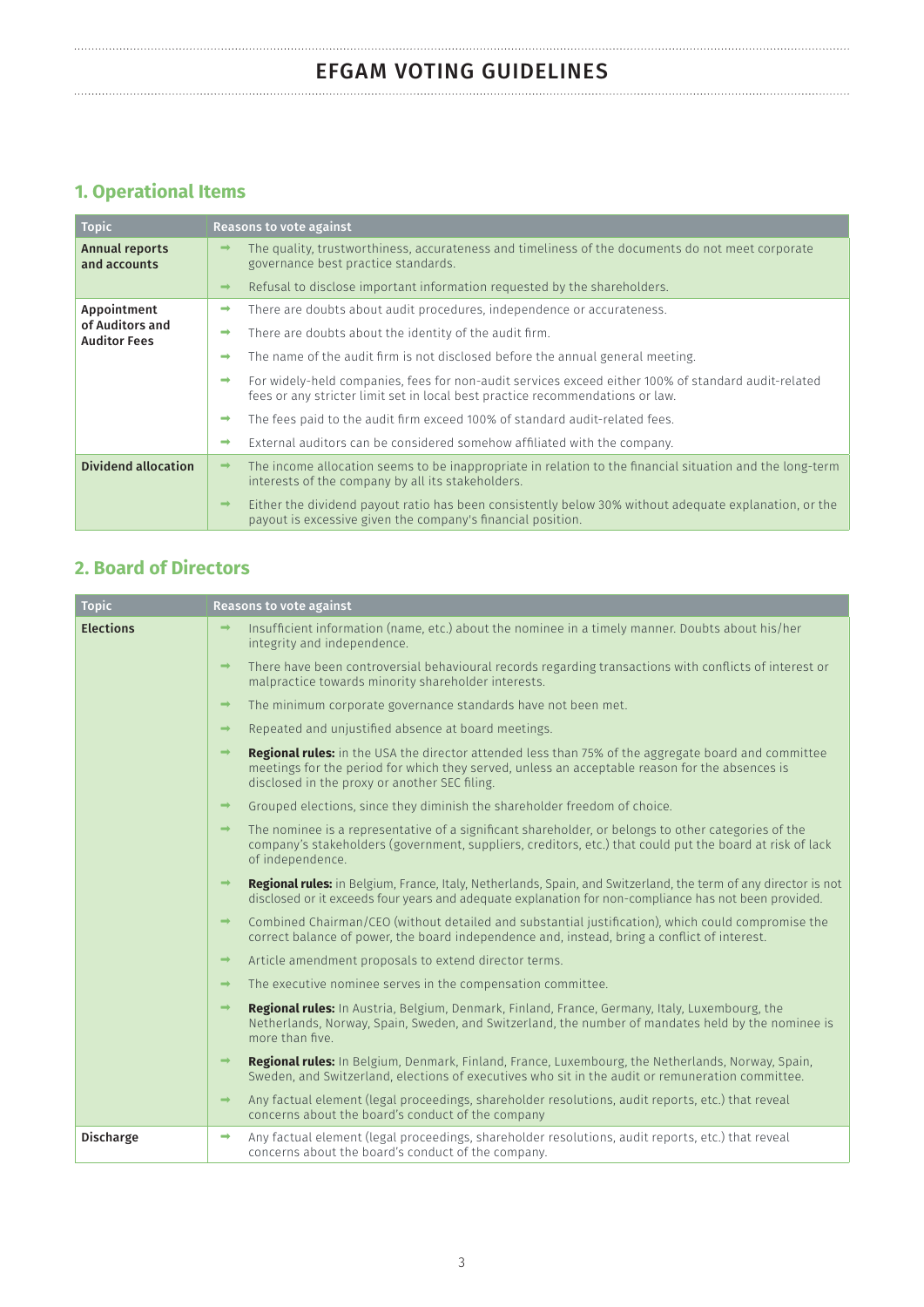# **3. Capital Structure**

| <b>Topic</b>             | <b>Reasons to vote against</b>                                                                                                       |  |  |  |
|--------------------------|--------------------------------------------------------------------------------------------------------------------------------------|--|--|--|
| Capital increase         | Adopt unlimited capital authorisations.<br>$\rightarrow$                                                                             |  |  |  |
|                          | The specific purpose is incompatible with the long-term interests of the majority of the company's<br>$\rightarrow$<br>shareholders. |  |  |  |
| Capital decrease         | The capital reduction is incompatible with the long-term interests of the majority of the company's<br>shareholders.                 |  |  |  |
| <b>Capital structure</b> | The creation or continuation of dual-class capital structures.<br>$\rightarrow$                                                      |  |  |  |
| <b>Preferred stock</b>   | The creation of a new class of preference shares that would carry superior voting rights to the common shares.<br>$\rightarrow$      |  |  |  |
| <b>Share repurchase</b>  | The purpose of the repurchase is to defend against takeovers.<br>$\rightarrow$                                                       |  |  |  |
| plans                    | The duration of the plan exceeds 18 months.<br>$\rightarrow$                                                                         |  |  |  |
|                          | In case of evidence of abuse or unreasonable conditions in light of market practice.<br>$\rightarrow$                                |  |  |  |

## **4. Compensation**

| <b>Topic</b>                  | <b>Reasons to vote against</b>                                                                                                                                                    |  |  |  |
|-------------------------------|-----------------------------------------------------------------------------------------------------------------------------------------------------------------------------------|--|--|--|
| <b>Formal</b><br>requirements | The information provided to the shareholders is insufficient or is not made available in a timely manner.<br>-                                                                    |  |  |  |
|                               | The level of disclosure is insufficient and inconsistent with local market best practices.<br>-                                                                                   |  |  |  |
| Pay structure                 | The remuneration plan includes guaranteed and discretionary compensation arrangements.                                                                                            |  |  |  |
|                               | There are significant discrepancies between the company's performance and the variable awards or real<br>$\rightarrow$<br>executive payouts.                                      |  |  |  |
|                               | The compensation of the CEO and members of executive management are misaligned with peers.<br>$\rightarrow$<br>company performance and market practices.                          |  |  |  |
|                               | Proposals for the granting of stock options, performance-based equity or cash compensation or<br>$\rightarrow$<br>retirement benefits to non-executive directors.                 |  |  |  |
|                               | The compensation in any form is excessive or is not in line with generally accepted best practice standards.<br>$\rightarrow$                                                     |  |  |  |
| Equity-based<br>compensation  | The shares reserved for all share plans exceed 5% of a company's issued share capital, although<br>$\rightarrow$<br>exceptions are accepted and assessed on a case-by-case basis. |  |  |  |
|                               | The minimum vesting period is less than three years from the date of grant.<br>$\rightarrow$                                                                                      |  |  |  |

## **5. Environmental and Social issues**

| <b>Topic</b>                                         | <b>Decision</b> | <b>Reasons to vote</b> |                                                                                                                                                                                      |  |
|------------------------------------------------------|-----------------|------------------------|--------------------------------------------------------------------------------------------------------------------------------------------------------------------------------------|--|
| <b>Director Elections</b>                            | Against         | $\rightarrow$          | Material failure of governance, stewardship, risk oversight, or fiduciary responsibilities at the<br>company, including failure to adequately manage or mitigate ESG risks.          |  |
| <b>Equator Principles</b>                            | For             | $\rightarrow$          | Shareholder proposal to study or implement the Equator Principles.                                                                                                                   |  |
| <b>ESG Compensation-</b><br><b>Related Proposals</b> | For             | $\rightarrow$          | Proposals to link executive compensation to environmental and social criteria.                                                                                                       |  |
| <b>Climate Change</b>                                | For             | $\rightarrow$          | Shareholder proposals calling for the reduction of greenhouse gas emissions.                                                                                                         |  |
|                                                      |                 | $\rightarrow$          | Shareholder proposals requesting a report/disclosure of goals on greenhouse gas emissions<br>from company operations and/or products.                                                |  |
|                                                      |                 | $\rightarrow$          | Proposals requesting that a company report on its energy efficiency policy.                                                                                                          |  |
| Equality of<br>opportunity                           | For             | $\rightarrow$          | Proposal seeking information on the diversity efforts of the company or company suppliers<br>and service providers.                                                                  |  |
| Water, energy                                        | For             | $\rightarrow$          | Proposals requesting a company to report on, or to adopt a new policy on, water and<br>energy-related risks and concerns.                                                            |  |
| Human rights                                         | For             | $\rightarrow$          | Proposals requesting a report on a company's or company supplier's labour and human<br>rights standards and policies.                                                                |  |
|                                                      |                 | $\longrightarrow$      | <b>Regional rules:</b> in the USA, shareholder proposal calling for the implementation and<br>reporting on ILO codes of conduct, SA8000 Standards or the Global Sullivan Principles. |  |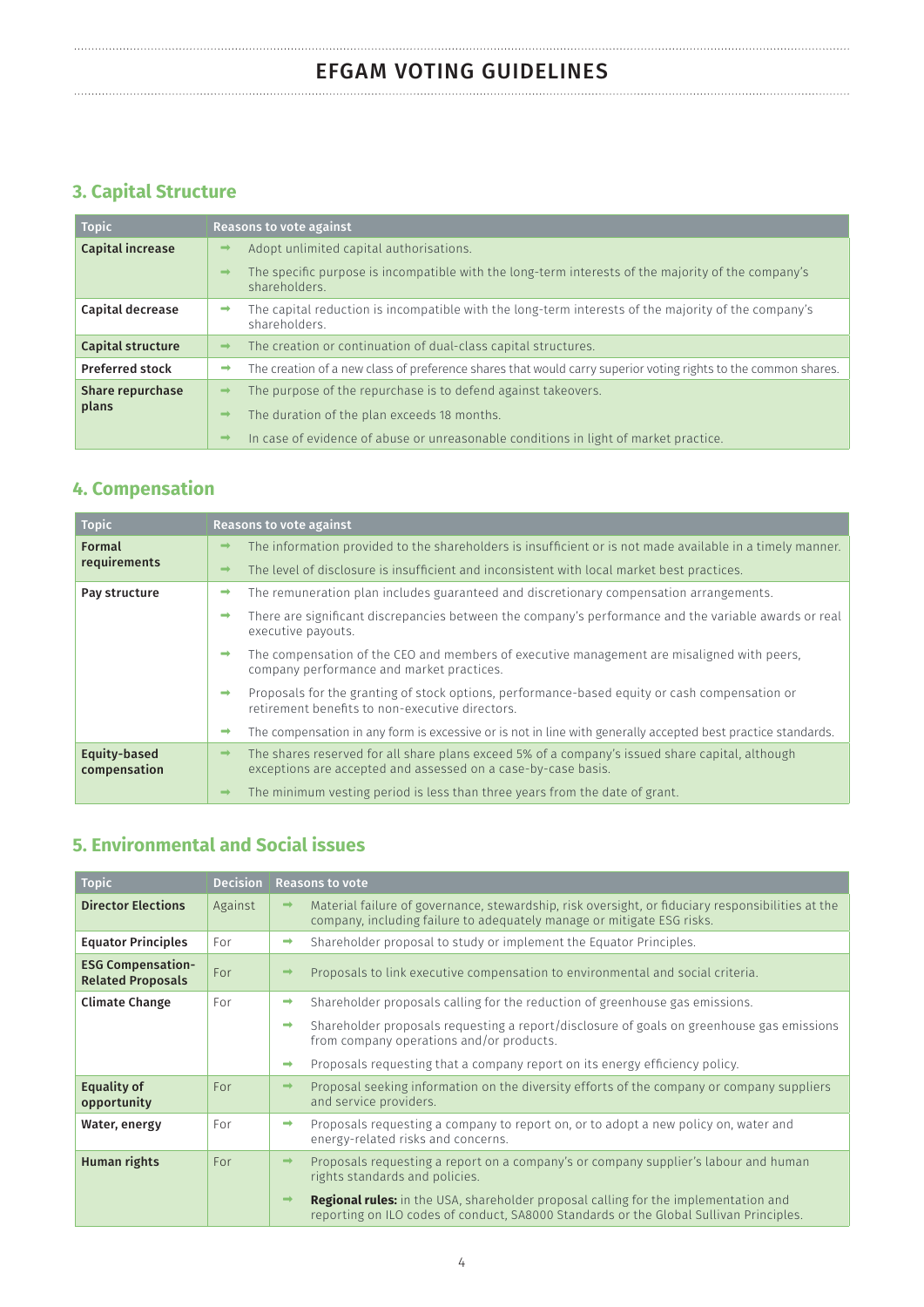# EFGAM VOTING GUIDELINES

# **6. Climate Change**

| <b>Topic</b>                                             | <b>Decision</b> | <b>Reasons to vote</b> |                                                                                                                                                                                                                                                                                       |  |
|----------------------------------------------------------|-----------------|------------------------|---------------------------------------------------------------------------------------------------------------------------------------------------------------------------------------------------------------------------------------------------------------------------------------|--|
| <b>GHG emissions</b><br>reduction and<br>targets         | For             | $\rightarrow$          | Shareholder proposals calling for the reduction of GHG emissions and/or a report to goals on<br>GHG emissions.                                                                                                                                                                        |  |
| <b>Energy efficiency</b><br>policy                       | For             | $\rightarrow$          | Proposals requesting that a company report on its energy efficiency policy.                                                                                                                                                                                                           |  |
| <b>Board committee</b><br>for climate related<br>matters | For             | $\rightarrow$          | Regional rules: in USA, shareholder proposals to establish a new board committee with<br>oversight responsibilities on climate related matters.                                                                                                                                       |  |
| <b>Director Elections</b>                                | Against         | $\rightarrow$          | In addition to the ESG risks (see 5.), directors may not be re-elected for failure to adequately<br>address climate-related risks, realize climate-related opportunities, and improve climate-<br>related performance                                                                 |  |
| <b>Statutory reports</b>                                 | Against         | $\rightarrow$          | Financial statements, director and audit reports when the company performs poorly on<br>climate-related performance, significant climate change controversies have occurred or a<br>material weakness in the management and oversight of climate-related risks has been<br>identified |  |